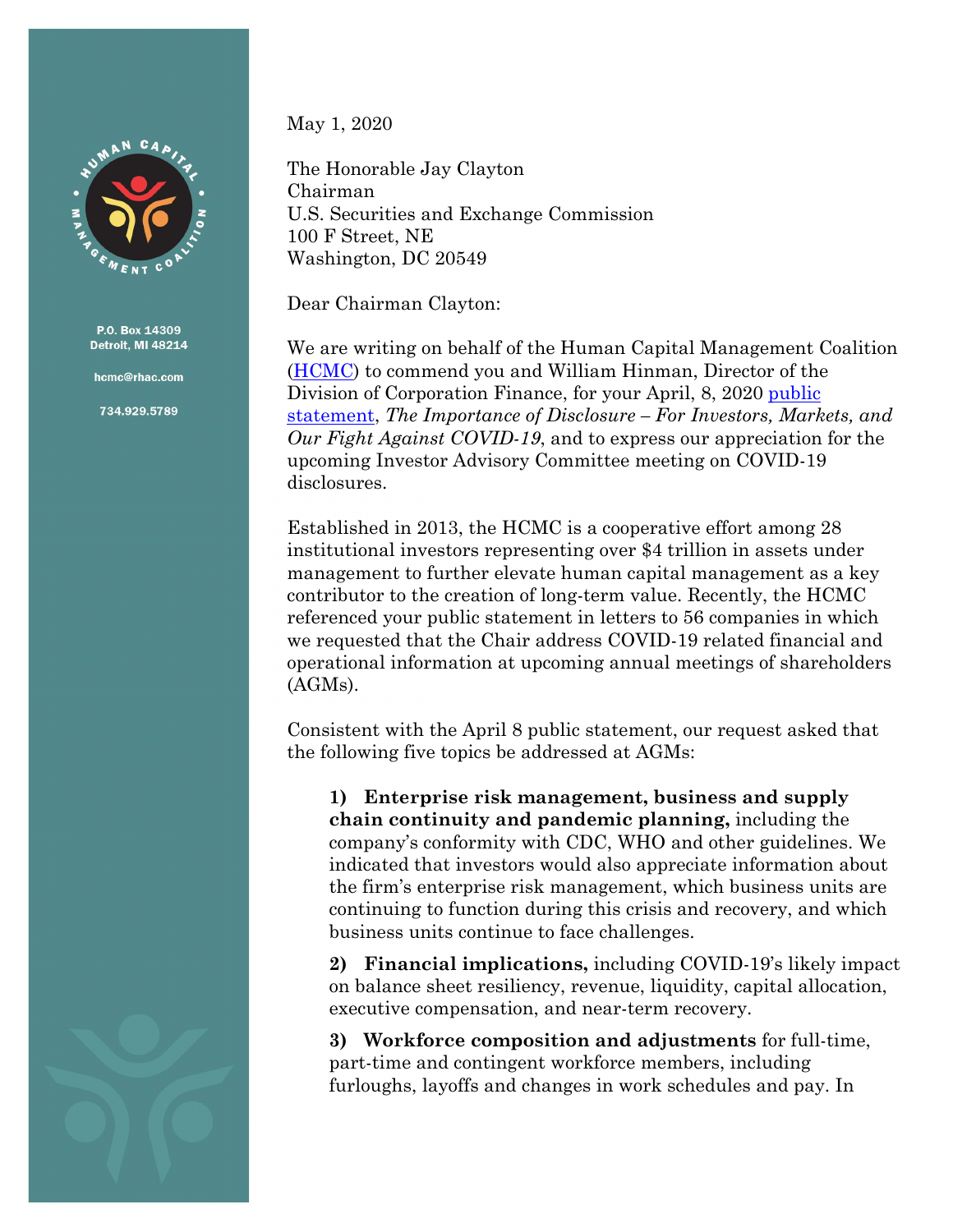

P.O. Box 14309 Detroit, MI 48214

hcmc@rhac.com

734.929.5789

addition, we asked companies to address any expected changes to the workforce once stay-at-home orders are lifted.

**4) Employee benefits and protections,** including paid sick leave and any associated qualifying conditions for employees, as well as the company's protections for whistleblowers or any worker exercising their federally protected rights.

**5) Workplace health and safety,** including measures taken to determine the physical and mental health of the workforce, safety equipment provisions, and measures to enable social distancing.

To date, companies have been responsive in their AGM remarks, but we are keenly aware that this crisis underscores the need to broaden disclosure on human capital as well as the importance of consistent and uniform disclosure.

Without baselines for items such as workforce size or supply chain sustainability, investors cannot adequately assess new information related to business risks and workforce impacts.

The HCMC's July 2017 petition for rulemaking and its subsequent Comment to the SEC related to S-K modernization underscores the need for the disclosure of four key metrics to be uniformly disclosed by all companies.[1](#page-1-0) Those metrics are: (i) workforce composition, (ii) turnover and stability measures, (iii) total cost of the workforce, and (iv) diversity by seniority. These uniform metrics can be supplemented by additional disclosures such as health and safety and human rights on a company-by-company basis to reflect factors important to particular industries or sectors.

For example, the explosion of ecommerce stimulated by the pandemic offers unprecedented opportunities to Amazon. The quality of its human capital management will play a significant role in whether it can meet the challenges of profitably fulfilling the new orders it is receiving. To take one data point, Amazon has announced it is filling 175,000 new positions to meet customer demand. On its face, the number appears significant, but since the company has not disclosed workforce turnover or absenteeism rates either before or during the

<span id="page-1-0"></span><sup>1</sup> See [2017 HCMC Rulemaking Petition;](https://www.sec.gov/rules/petitions/2017/petn4-711.pdf) Comments [on the Petition;](https://www.sec.gov/comments/4-711/4-711.htm) [Investor](https://www.sec.gov/spotlight/investor-advisory-committee-2012/human-capital-disclosure-recommendation.pdf)  [Advisory Committee recommendation](https://www.sec.gov/spotlight/investor-advisory-committee-2012/human-capital-disclosure-recommendation.pdf) to SEC on Human Capital Management [Disclosures, March 28, 2019;](https://www.sec.gov/spotlight/investor-advisory-committee-2012/human-capital-disclosure-recommendation.pdf) [Letter from HCMC in Support of IAC](https://www.sec.gov/comments/265-28/26528-5180975-183539.pdf)  [Recommendation, March 22, 2019;](https://www.sec.gov/comments/265-28/26528-5180975-183539.pdf) and [HCMC Response to SEC Rulemaking](https://www.sec.gov/comments/s7-11-19/s71119-6322887-194462.pdf)  [Release re: Modernization of Regulation S-K.](https://www.sec.gov/comments/s7-11-19/s71119-6322887-194462.pdf)